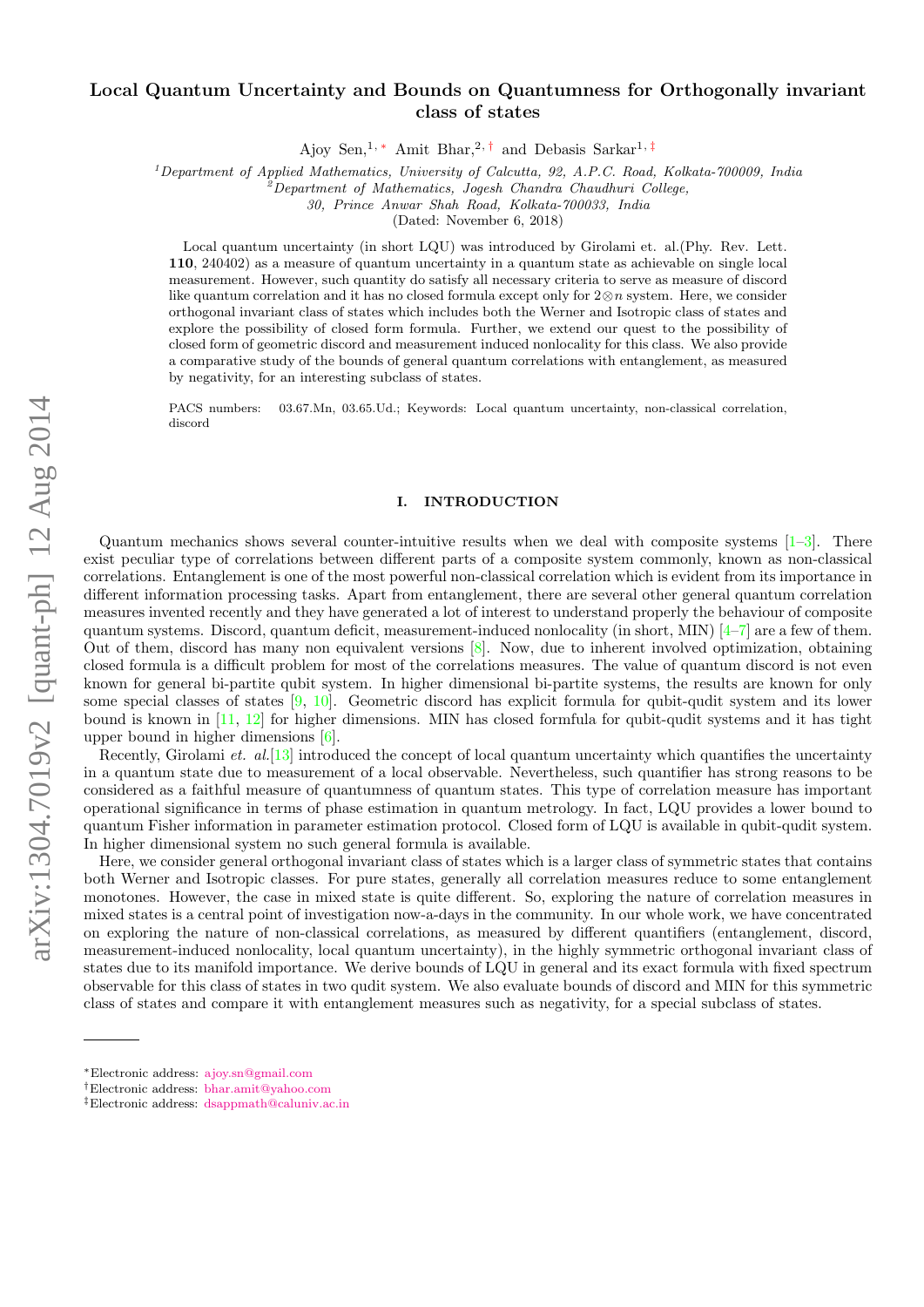In short, our work is organized as follows: in the next section, we will discuss the concept of local quantum uncertainty and its relevant properties. In section 3, we will discuss the general properties of generators of  $SU(n)$ . This will help us to evaluate the correlation measures in higher dimension. Then we will discuss the notions of discord and MIN in section 4. Section 5 contains a brief discussion on orthogonally invariant class of states and evaluation of LQU for this class. In section 6, we will derive bounds of discord and MIN for the class of states, introduced in previous section. Section 7 contains the comparative study on discord and negativity for a subclass of  $\mathcal{O}\otimes\mathcal{O}$  invariant class of states and we conclude in section 8.

# II. LOCAL QUANTUM UNCERTAINTY

Classically, it is possible to measure any two observable with arbitrary accuracy. However, such type of measurement is not always possible in quantum systems. Uncertainty relation provides the statistical nature of errors in these kind of measurements. Measurement of single observable can also help to detect uncertainty of a quantum observable. For a quantum state  $\rho$ , an observable is called quantum certain if the error in measurement of the observable is due to only the ignorance about the classical mixing in  $\rho$ . A good quantifier of this uncertainty of an observable is the skew information, defined by Wigner and Yanase [\[14\]](#page-12-11) as

$$
I(\rho, K) := -\frac{1}{2} \text{tr}\{ [\sqrt{\rho}, K^A]^2 \} \tag{1}
$$

Wigner and Yanase introduced this quantity as a measure of information content of the ensemble  $\rho_{AB}$  skew to a fixed conserved quantity  $K^A$ . Since it quantifies non-commutativity between a quantum state and an observable, therefore, it serves as a measure of uncertainty of the observable  $K^A$  in the state  $\rho_{AB}$ . In fact, for a pure state it reduces to variance of the observable and in general variance works as an upper bound of skew information. This type of measure helps us to quantify the quantum part of error in measuring an observable.  $I = 0$  indicates quantum certain nature of the observable  $K^A$ . For a bi-partite quantum state  $\rho_{AB}$  local quantum uncertainty(LQU) is defined as

<span id="page-1-0"></span>
$$
\mathcal{U}_A^{\Lambda}(\rho_{AB}) := \min_{K^{\Lambda}} I(\rho_{AB}, K^{\Lambda}) \tag{2}
$$

The minimization is performed over all local maximally informative observable (or, non-degenerate spectrum  $\Lambda$ )  $K^{\Lambda} = K_A^{\Lambda} \otimes \mathbb{I}$ . This quantity quantifies the minimum amount of uncertainty in a quantum state. Non-zero value of this quantity indicates the non-existence of any quantum certain observable for the state  $\rho_{AB}$ . This quantity possess many interesting properties, such as: a) it vanishes for all zero discord states w.r.t. measurement on party A. This property in fact entails that LQU can be treated as discord like quantifier, b) it is invariant under local unitary and does not increase under local reversible operations on unmeasured party, c) it reduces to entanglement monotone for pure states. In fact, for pure bi-partite states it reduces to linear entropy of reduced subsystems. So, LQU can be taken as a measure of bi-partite quantumness. LQU is believed to be the reason behind quantum advantage in DQC1 model and it also works as a lower bound of quantum Fisher Information in parameter estimation. It has geometrical significance in terms of Hellinger distance. LQU is inherently an asymmetric quantity. In  $2 \otimes n$  system the family of Λ-dependent quantities [\(2\)](#page-1-0) become proportional and hence it is possible to select an unique quantifier, independent of  $\Lambda$ . Hence for a quantum state  $\rho$  of  $2 \otimes n$  system

$$
U_A(\rho_{AB}) = 1 - \lambda_{max}(\mathcal{W})
$$
\n(3)

where  $\lambda_{max}$  is the maximum eigenvalue of the matrix  $W = (w_{ij})_{3 \times 3}$ ,  $w_{ij} = \text{tr}\{\sqrt{\rho}(\sigma_i \otimes \mathbb{I})\sqrt{\rho}(\sigma_j \otimes \mathbb{I})\}$  and  $\sigma_i$ 's are standard Pauli matrices in this case.

### III. GENERATORS OF  $SU(n)$  AND THEIR ALGEBRA

<span id="page-1-1"></span>Any state of a  $n \otimes n$  quantum system can be written in general, as of the form:

$$
\rho = \frac{1}{n^2} \left[ \mathbb{I}_n \otimes \mathbb{I}_n + \mathbf{x}^t \lambda \otimes \mathbb{I}_n + \mathbb{I}_n \otimes \mathbf{y}^t \lambda + \sum t_{ij} \lambda_i \otimes \lambda_j \right]
$$
(4)

where  $\lambda = (\lambda_1, \lambda_2, ..., \lambda_{n^2-1})^t$  and  $\lambda_i$ 's are the generators of SU(n). For  $n = 2$ , Pauli matrices can be used as the generators of SU(2). While for  $n = 3$ , generally, Gell-Mann matrices are taken as the generators of SU(3). In this way we can construct traceless, orthogonal generators (*generalized Gell-Mann matrices*) for  $SU(n)$ , containing  $n^2 - 1$ elements as: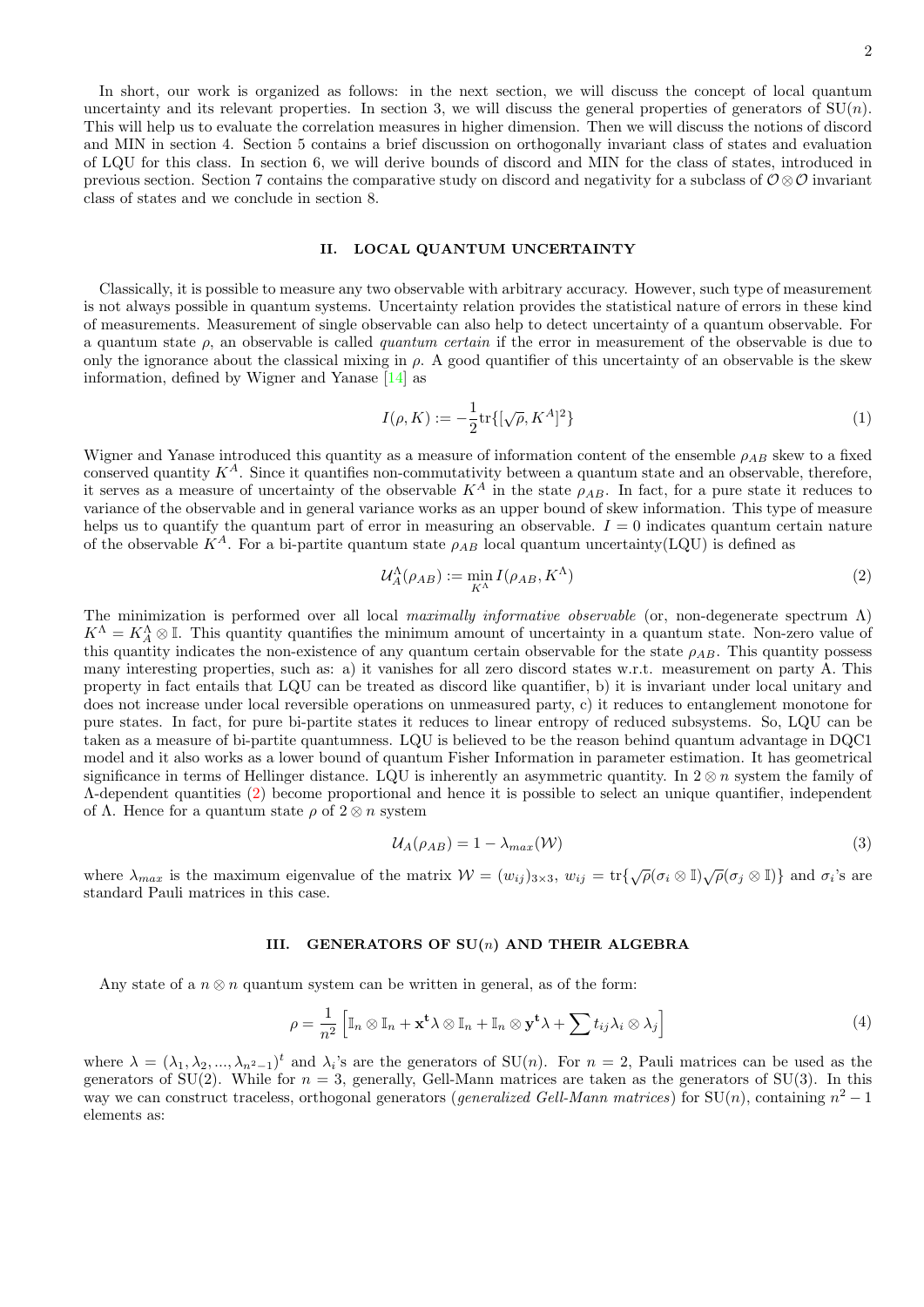<span id="page-2-5"></span>
$$
\lambda_{\alpha} = \begin{cases}\n\sqrt{\frac{2}{\alpha(\alpha+1)}} \left( \sum_{k=1}^{\alpha} |k\rangle\langle k| - \alpha|\alpha+1\rangle\langle \alpha+1| \right), & \alpha = 1, ..., n-1 \\
|k\rangle\langle m| + |m\rangle\langle k|, & 1 \le k < m \le n, \alpha = n, ..., \frac{n^2+n}{2} - 1 \\
\text{i}(|k\rangle\langle m| - |m\rangle\langle k|), & 1 \le k < m \le n, \alpha = \frac{n(n+1)}{2}, ..., n^2 - 1\n\end{cases} (5)
$$

Among the  $(n^2-1)$  matrices, the first  $(n-1)$  are mutually commutative, next  $(n^2-1)/2$  are symmetric and rest  $(n^2-1)/2$  are antisymmetric. The generators  $\lambda_{\alpha}$  satisfy the orthogonality relation  $tr(\lambda_{\alpha}\lambda_{\beta})=2\delta_{\alpha\beta}$ . The generators satisfy the following commutation and anti-commutation relations,

$$
[\lambda_i, \lambda_j] = 2i \sum_k f_{ijk} \lambda_k
$$
  

$$
\{\lambda_i, \lambda_j\} = 2 \sum_k d_{ijk} \lambda_k + \frac{4}{n} \delta_{ij} \mathbb{I}_n
$$
 (6)

<span id="page-2-0"></span> $\mathbb{I}_n$  is identity matrix of order n,  $f_{ijk}$  are real antisymmetric tensors and  $d_{ijk}$  are real symmetric tensors. They are the structure constants of  $SU(n)$ . They are determined by the following relations,

$$
f_{ijk} := \frac{1}{4i} \text{tr} \left( [\lambda_i, \lambda_j] \lambda_k \right)
$$
  

$$
d_{ijk} := \frac{1}{4} \text{tr} \left( {\lambda_i, \lambda_j} \lambda_k \right)
$$
 (7)

From the relations  $(6)$  it follows,

<span id="page-2-4"></span>
$$
\lambda_i \lambda_j = i \sum_k f_{ijk} \lambda_k + \sum_k d_{ijk} \lambda_k + \frac{2}{n} \delta_{ij} \mathbb{I}_n \tag{8}
$$

### IV. GEOMETRIC DISCORD AND MEASUREMENT-INDUCED NONLOCALITY IN BRIEF

Let  $\rho$  be any bi-partite state shared between two parties, say, A and B. Geometric discord for the quantum state  $\rho$ is defined [\[5\]](#page-12-12) as the distance from its nearest classical-quantum state, i.e.,

$$
D_G(\rho) = \min_{\chi \in \Omega_0} \| \rho - \chi \|^2 \tag{9}
$$

where  $\Omega_0$  is the set of all classical-quantum (zero quantum discord) states. Since  $\Omega_0$  is not convex it is hard to perform the optimization problem. Luo et.al.[\[15\]](#page-12-13) introduced an equivalent definition of geometric discord in terms of von Neumann measurements on the reduced state of party A

<span id="page-2-1"></span>
$$
D_G(\rho) = \min_{\Pi^A} \parallel \rho - \Pi^A(\rho) \parallel^2
$$
\n(10)

|| . || can be any faithful norm. In the original paper [\[5\]](#page-12-12) the authors have used Hilbert-Schmidt norm (i.e., || X ||:=  $\sqrt{\text{tr}(X^{\dagger}X)}$ ). There are some recent developments of discord using some other norms like schatte  $\sqrt{\text{tr}(X^{\dagger}X)}$ . There are some recent developments of discord using some other norms like schatten-1 norm and Bures distance. However, we will use the original definition. Another general quantum correlation measure is measurementinduced nonlocality and is defined by  $[6]$ ,

<span id="page-2-2"></span>
$$
N(\rho) := \max_{\Pi^A} \parallel \rho - \Pi^A(\rho) \parallel^2 \tag{11}
$$

where maximum is taken over all von Neumann measurements  $\Pi^A$  which do not disturb the local density matrix of A, i.e.,  $\rho_A$ ,

<span id="page-2-3"></span>
$$
\Sigma_k \Pi_k^A \rho_A \Pi_k^A = \rho_A \tag{12}
$$

and  $\| \cdot \|$  is taken similarly as the Hilbert-Schmidt norm. Physically, this measure quantifies the global disturbance caused by the locally invariant measurement. Clearly, both measures are not symmetric, i.e., they depend on the the party on which measurement is performed.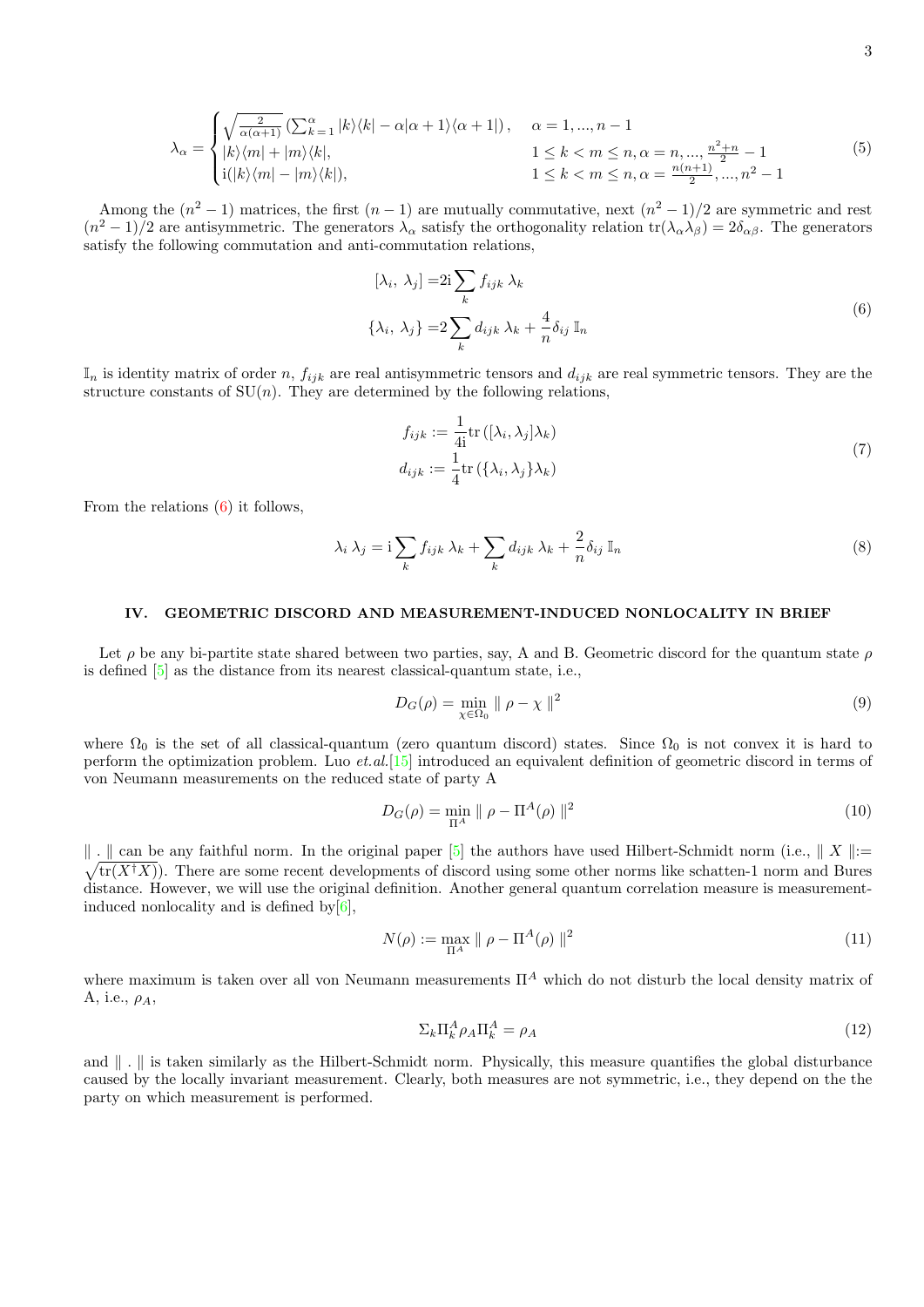Both geometric discord and MIN have closed form in qubit-qudit system. For higher dimensions, the above optimization problems are tackled in  $[11]$ . It turns out that the optimization problem  $(10)$  should satisfy four constraints  $(10a-10d)$ (refer [\[11\]](#page-12-7)) while the optimization problem [\(11\)](#page-2-2) should satisfy another extra constraint [\(12\)](#page-2-3). Based on the optimization, bounds for geometric discord and MIN have been found for a general bi-partite state. For a bi-partite state  $\rho$  in  $n \otimes n$  scenario the bounds turn out as,

<span id="page-3-0"></span>
$$
D_G(\rho) \ge \frac{1}{n^2} \left[ \frac{2}{n} \parallel \mathbf{x} \parallel^2 + \frac{4}{n^2} \parallel T \parallel^2 - \sum_{k=1}^{n-1} \alpha_k^{\downarrow} \right]
$$
(13)

where  $T = (t_{ij})_{n^2-1 \times n^2-1}$  and  $\alpha_k^{\downarrow}$ 's are the eigenvalues of  $G_1 := \frac{2}{n} \mathbf{x} \mathbf{x}^t + \frac{4}{n^2} T T^t$  in non-increasing order, and

<span id="page-3-1"></span>
$$
N(\rho) \le \frac{4}{n^4} \sum_{k=1}^{n^2 - n} \beta_k^{\downarrow} \tag{14}
$$

where  $\beta_k^{\downarrow}$ 's are the eigenvalues of  $G_2 := TT^t$  in non-increasing order. Also for normalization(to have maximum value 1), both measures are multiplied by a factor  $\frac{n}{n-1}$  for any bipartite system of  $n \otimes n$  with measurement on the party A.

Recently, Piani<sup>[\[16\]](#page-12-14)</sup> showed that the measures based on Hilbert-Schmidt norm suffer from two deficiencies mainly. Firstly, the non-contractivity of the measures under completely positive trace preserving map on unmeasured party and secondly, the sensitivity of Hilbert-Schmidt norm under state purity, i.e., in higher dimension this norm fails to capture true distance between states. Tufarelli et.al.[\[17\]](#page-12-15) overcame the second deficiency by introducing the scaled version of discord. It is defined as

$$
D_T(\rho) := \beta_A \min_{\Pi^A} d_T(\rho, \Pi^A[\rho])^2
$$
\n(15)

where  $d_T$  is a metric and for two quantum state  $\rho_1$  and  $\rho_2$  it is defined using Hilbert-Schmidt norm as

$$
d_T(\rho_1, \rho_2) = ||\frac{\rho_1}{\|\rho_1\|} - \frac{\rho_2}{\|\rho_2\|}||
$$

where  $\beta_A$  is a constant and its value is  $\frac{D_G^{max}}{2-2\sqrt{1-D_G^{max}/\alpha_A}}$ .  $D_G^{max}$  is the maximum value(non-normalized) of geometric discord [\(10\)](#page-2-1) and  $\alpha_A = \frac{n}{n-1}$  is a normalization constant to make maximum value of discord 1(10). This scaled version of discord is related to original geometric discord by the relation

$$
D_T(\rho) = \beta_A \left[ 2 - 2\sqrt{1 - \frac{D_G(\rho)}{\alpha_A \text{Tr}\{\rho^2\}}} \right]
$$
\n(16)

However, scaled discord inherits the first flaw. Interestingly, LQU, as a discord like correlation measure does not suffer from any of these drawbacks since it is purely information theoretic quantity. Also it has its root in skew information and skew information does not change under CPTP map on unmeasured party.

### V. 0⊗0 INVARIANT CLASS OF STATES AND LOCAL QUANTUM UNCERTAINTY

Consider the group  $G = \{ \mathcal{O} \otimes \mathcal{O} : \mathcal{O} \text{ is any orthogonal matrix} \}.$  The commutant G' of the group G contains the class of  $\mathcal{O}\otimes\mathcal{O}$  invariant states. The commutant is spanned by the three operators I, F,  $\hat{F}$ , I is the identity operator, F is the flip operator which has the operator form

$$
\mathbb{F} = \sum_{i,j} |i\> j\rangle\langle j\> i|
$$

 $\hat{\mathbb{F}}$  is the projection on maximally entangled state and it has the operator form

$$
\hat{\mathbb{F}} = \sum_{i,j} |i\> i\rangle\langle j\> j|
$$

The operators satisfy the algebra  $\mathbb{F}^2 = \mathbb{I}, \mathbb{F}\hat{\mathbb{F}} = \hat{\mathbb{F}}\mathbb{F} = \hat{\mathbb{F}}, \hat{\mathbb{F}}^2 = n\hat{\mathbb{F}}, n$  is the dimension of each subsystem.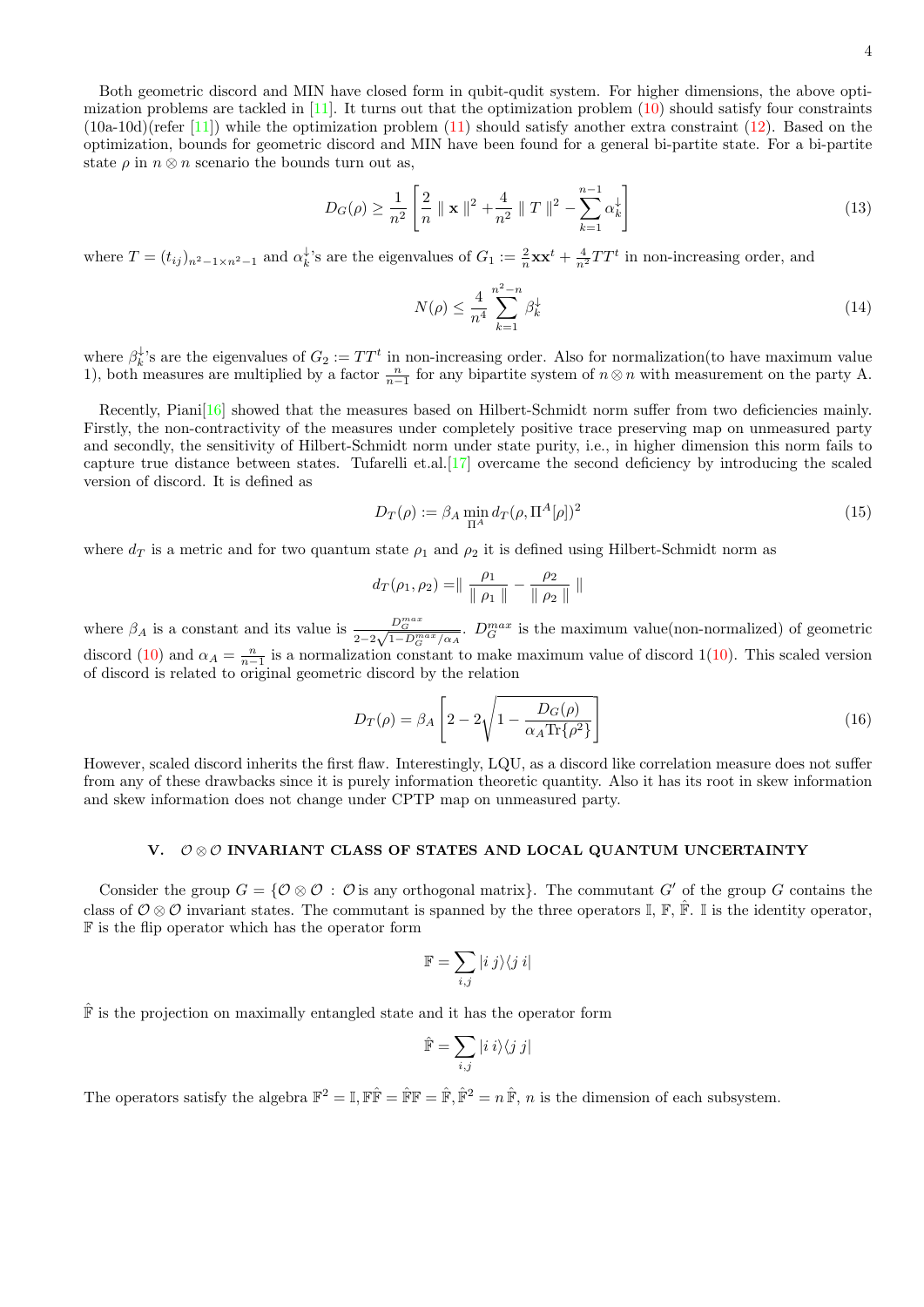Any operator from the commutant G' can be written as a linear combination of the three operators  $\mathbb{I}, \mathbb{F}, \hat{\mathbb{F}}$ . To be a legitimate state the operator should satisfy some other conditions. Consider a  $n \times n$  state  $\rho \in G'$ 

<span id="page-4-1"></span>
$$
\rho = a \, \mathbb{I}_{n^2} + b \, \mathbb{F} + c \, \hat{\mathbb{F}} \tag{17}
$$

with  $n(na + b + c) = 1$  (trace condition) and proper positivity constraints.

The parametrization procedure can be done in another way by considering the expectation values of the operators  $\mathbb{I}_n$ ,  $\mathbb{F}, \hat{\mathbb{F}}$  [\[18\]](#page-12-16). Expectation value of  $\mathbb{I}_n$  just gives the relation tr  $\rho = 1$  which is obvious. We define two parameters f and  $\hat{f}$  as

$$
f := \langle \mathbb{F} \rangle_{\rho} = \text{tr}(\rho \mathbb{F})
$$

$$
\hat{f} := \langle \hat{\mathbb{F}} \rangle_{\rho} = \text{tr}(\rho \hat{\mathbb{F}})
$$

As in  $[18]$ , we can define three orthogonal projectors U, V and W as,

$$
U = \hat{\mathbb{F}}/n
$$
  
\n
$$
V = (\mathbb{I}_{n^2} - \mathbb{F})/2
$$
  
\n
$$
W = (\mathbb{I}_{n^2} + \mathbb{F})/2 - \hat{\mathbb{F}}/n
$$

In terms of this orthogonal basis,  $\rho$  can be expressed as,

$$
\rho = \frac{\hat{f}}{n}U + \frac{1-f}{n(n-1)}V + \frac{n+nf-2\hat{f}}{n(n-1)(n+2)}W\tag{18}
$$

The old parameters  $a, b, c$  are connected to the new ones f,  $\hat{f}$  by the relation,

<span id="page-4-2"></span>
$$
\begin{pmatrix} 1 \\ f \\ \hat{f} \end{pmatrix} = n \begin{pmatrix} n & 1 & 1 \\ 1 & n & 1 \\ 1 & 1 & n \end{pmatrix} \begin{pmatrix} a \\ b \\ c \end{pmatrix}
$$
 (19)

In terms of the new parameters the positivity conditions on  $\rho$  reads,

<span id="page-4-0"></span>
$$
0 \le \hat{f}
$$
  
\n
$$
f \le 1
$$
  
\n
$$
\hat{f} \le n(f+1)/2
$$
\n(20)

This is an important class of states of bi-partite systems. This class can have both PPT (positive partial transpose) and NPT (negative partial transpose) states depending on the extra constraints on the parameters. When  $b = c$ (equivalently  $f = \hat{f}$ ) the positivity conditions of  $\rho$  implies the corresponding positivity of partial transpositions  $\rho^{T_A}$ or  $\rho^{T_B}$ . In case of  $b \neq c$  we can find NPT states. Now,  $\sqrt{\rho}$  can expressed as,

$$
\sqrt{\rho} = \sqrt{\frac{\hat{f}}{n}} U + \sqrt{\frac{1 - f}{n(n - 1)}} V + \sqrt{\frac{n + nf - 2\hat{f}}{n(n - 1)(n + 2)}} W
$$
  
=  $a_1 \mathbb{I}_{n^2} + b_1 \mathbb{F} + c_1 \hat{\mathbb{F}}$  (21)

<span id="page-4-3"></span>with

$$
a_1 = \frac{1}{2} \left( \sqrt{\frac{1-f}{n(n-1)}} + \sqrt{\frac{n+nf-2f}{n(n-1)(n+2)}} \right)
$$
  
\n
$$
b_1 = \frac{1}{2} \left( \sqrt{\frac{n+nf-2f}{n(n-1)(n+2)}} - \sqrt{\frac{1-f}{n(n-1)}} \right)
$$
  
\n
$$
c_1 = \frac{1}{n} \left( \sqrt{\frac{\hat{f}}{n}} - \sqrt{\frac{n+nf-2\hat{f}}{n(n-1)(n+2)}} \right)
$$
\n(22)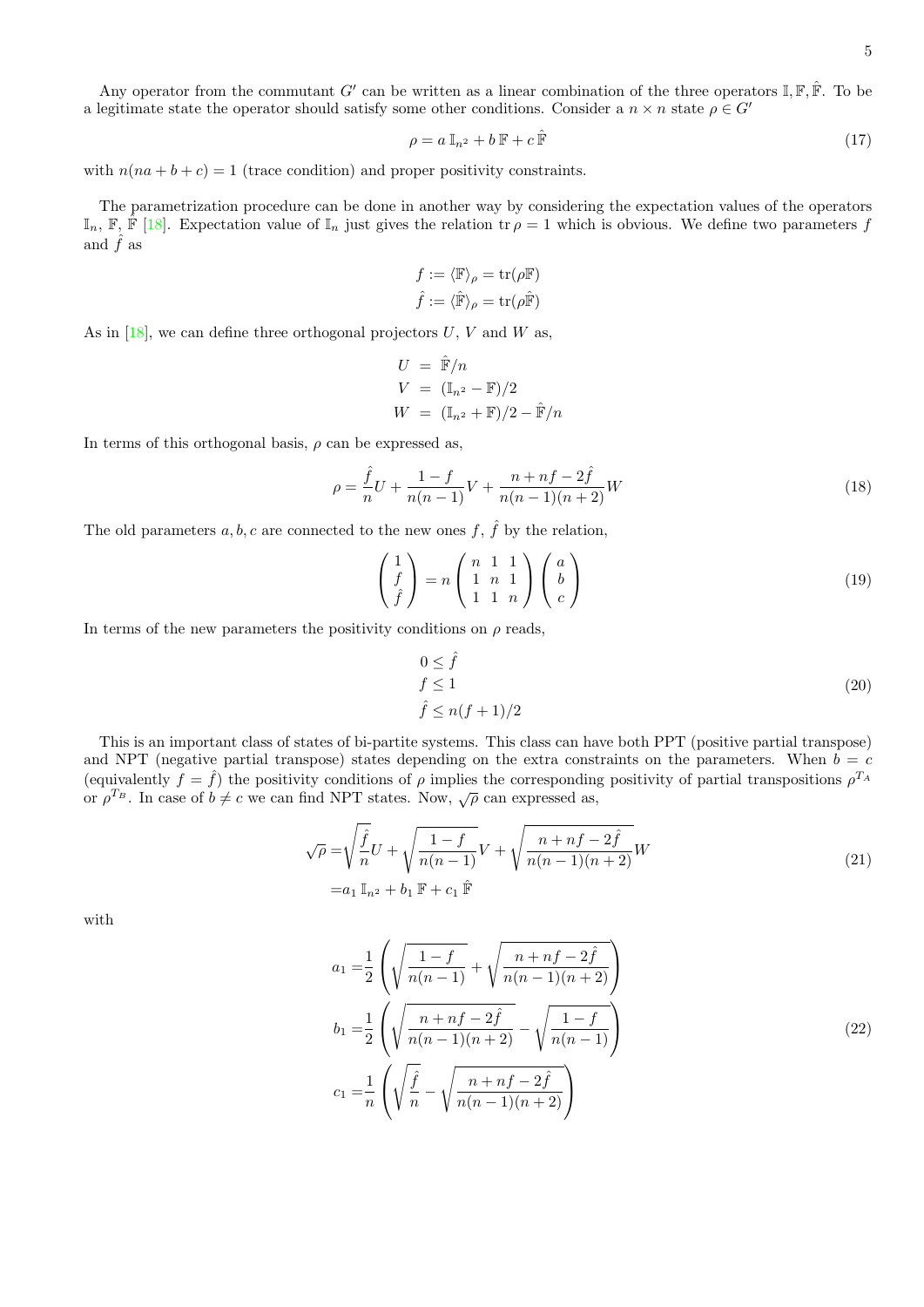### A. LQU for a fixed spectrum

Here we will provide a particular method to determine LQU (with fixed spectrum observable) for certain class of state. Particularly we choose an class of non-degenerate A-observable  $K_A^{\Lambda} = s.\lambda$  with  $s = (s_1, s_2, ..., s_{n^2-1}), |s| = 1$  and  $\lambda = (\lambda_1, \lambda_2, ..., \lambda_{n^2-1})$ . We also want that this observable has following spectrum:  $\pm 1, \pm 2, ..., \pm (n/2)$  when n is even and  $0, \pm 1, \pm 2, ..., \pm (n-1)/2$  when n is odd. Hence, s<sub>i</sub>'s also satisfy other functional relations to satisfy the spectrum condition. Particularly for  $3 \otimes 3$  scenario  $s_i$ 's satisfies the relation

$$
s_3s_4^2 + s_3s_5^2 - s_3s_6^2 - s_3s_7^2 + 2s_1s_4s_6 + 2s_2s_5s_6 - 2s_2s_4s_7 + 2s_1s_5s_7 + \frac{1}{\sqrt{3}}s_8(3s_1^2 + 3s_2^2 + 3s_3^2 - 1) = 0
$$
 (23)

From the definition of  $\Lambda$ -dependent local quantum uncertainty(LQU), we have,

$$
\mathcal{U}_{A}^{\Lambda}(\rho) = \min_{K^{\Lambda}} I(\rho, K^{\Lambda})
$$
  
= min\_{K^{\Lambda}} \{tr(\rho(K^{\Lambda})^{2}) - tr(\sqrt{\rho}K^{\Lambda}\sqrt{\rho}K^{\Lambda})\}  
= min\_{\mathbf{s}} \{tr\{\rho(\mathbf{s}.\lambda \otimes \mathbb{I}\_{n})^{2}\} - tr\{\sqrt{\rho}(\mathbf{s}.\lambda \otimes \mathbb{I}\_{n})\sqrt{\rho}(\mathbf{s}.\lambda \otimes \mathbb{I}\_{n})\}\}

Using the relation [\(8\)](#page-2-4) the first term in the minimization problem reduces to,

$$
\sum_{i,j,k} s_i s_j \left[ (i f_{ijk} + d_{ijk}) \text{tr}(\rho \lambda_k \otimes \mathbb{I}_n) + \frac{2}{n} \delta_{ij} \text{tr}(\rho) \right]
$$

Since, for any  $\mathcal{O}\otimes\mathcal{O}$  invariant state  $\text{tr}(\rho\lambda_k\otimes\mathbb{I}_n)=0$  [\(28\)](#page-7-0), this term reduces to  $\frac{2}{n}$ . The second term inside the minimization can be expressed as,

$$
\sum_{ij} s_i s_j \text{tr}\{\sqrt{\rho}(\lambda_i \otimes \mathbb{I}_n)\sqrt{\rho}(\lambda_j \otimes \mathbb{I}_n)\} = \textbf{s}. \mathcal{W}.\textbf{s}^{\dagger}
$$

The matrix  $W = (w_{ij})$  is defined as  $w_{ij} = \text{tr}\{\sqrt{\rho}(\lambda_i \otimes \mathbb{I}_n), \sqrt{\rho}(\lambda_j \otimes \mathbb{I}_n)\}\)$ . Hence we can write

<span id="page-5-1"></span>
$$
\mathcal{U}_A^{\Lambda}(\rho) = \frac{2}{n} - \max_{\mathbf{s}}(\mathbf{s}.\mathcal{W}.\mathbf{s}^\dagger) \tag{24}
$$

The maximum is over all **s** with  $|\mathbf{s}| = 1$  and  $s_i$ 's also satisfies all necessary conditions to build the chosen spectrum. For  $\mathcal{O}\otimes\mathcal{O}$  invariant state W is diagonal. Let  $\lambda_{max}(\mathcal{W})$  be its maximum eigenvalue. Now overlooking the constraints on s, except  $|\mathbf{s}| = 1$ , we perform the optimization and we get  $\max_{\mathbf{s}} (\mathbf{s}.\mathcal{W}.\mathbf{s}^{\dagger}) = \lambda_{max}(\mathcal{W})$ . The solution of s, mostly satisfies the other neglected constraints. In fact for  $\mathcal{O}\otimes\mathcal{O}$  invariant state, s is an unit vector with only one non-zero component and the eigen values of  $W$  have algebraic multiplicity greater than 1. Hence it is possible to choose s which satisfies all the constraints. The obtained maximum is the maximum value of the original maximization problem. In this case,

<span id="page-5-0"></span>
$$
\mathcal{U}_A^{\Lambda}(\rho) = \frac{2}{n} - \lambda_{max}(\mathcal{W})
$$
\n(25)

For  $\mathcal{O}\otimes\mathcal{O}$  invariant state, eigenvalues of W are  $2(na_1^2 \pm 2b_1c_1 + 2a_1b_1 + 2a_1c_1)$ . It is also evident that in this case the observable  $K_A^{\Lambda}$  is non-degenerate. So LQU( $\Lambda$  dependent) can be obtained analytically from equation [\(25\)](#page-5-0). Particularly, for two-qutrit system, W has two distinct eigenvalues  $2(3a_1^2 \pm 2b_1c_1 + 2a_1b_1 + 2a_1c_1)$ . Hence, in this case

$$
\mathcal{U}_A^{\Lambda} = \frac{2}{3} - 2(3a_1^2 + 2|b_1c_1| + 2a_1b_1 + 2a_1c_1)
$$
\n(26)

The corresponding regions are plotted in FIG. [1](#page-6-0) for two-qutrit system.

It is clear that the above result  $(24)$  can work as a lower bound (for a fixed spectrum) for the large class of states with  $\text{tr}(\rho \lambda_i \otimes \mathbb{I}_n) = 0, i = 1, 2, ..., n^2 - 1$ . However, closed form of LQU(for fixed spectrum) is possible for a large class of bi-partite states, depending on the non-degeneracy condition. Here, we deal with the orthogonal invariant class of states for our purpose. For qubit-qudit system(with observable on the qubit system),  $d_{ijk} = 0$  and antisymmetry of  $f_{ijk}$  implies  $\sum_{i,j,k} s_i s_j f_{ijk} \text{tr}(\rho \lambda_k \otimes \mathbb{I}_n) = 0$ . Also other constraints on  $s_i$ 's are satisfied trivially. In this case, LQU for different spectrums actually become proportional to each other and hence, we can fix LQU over all spectrums. This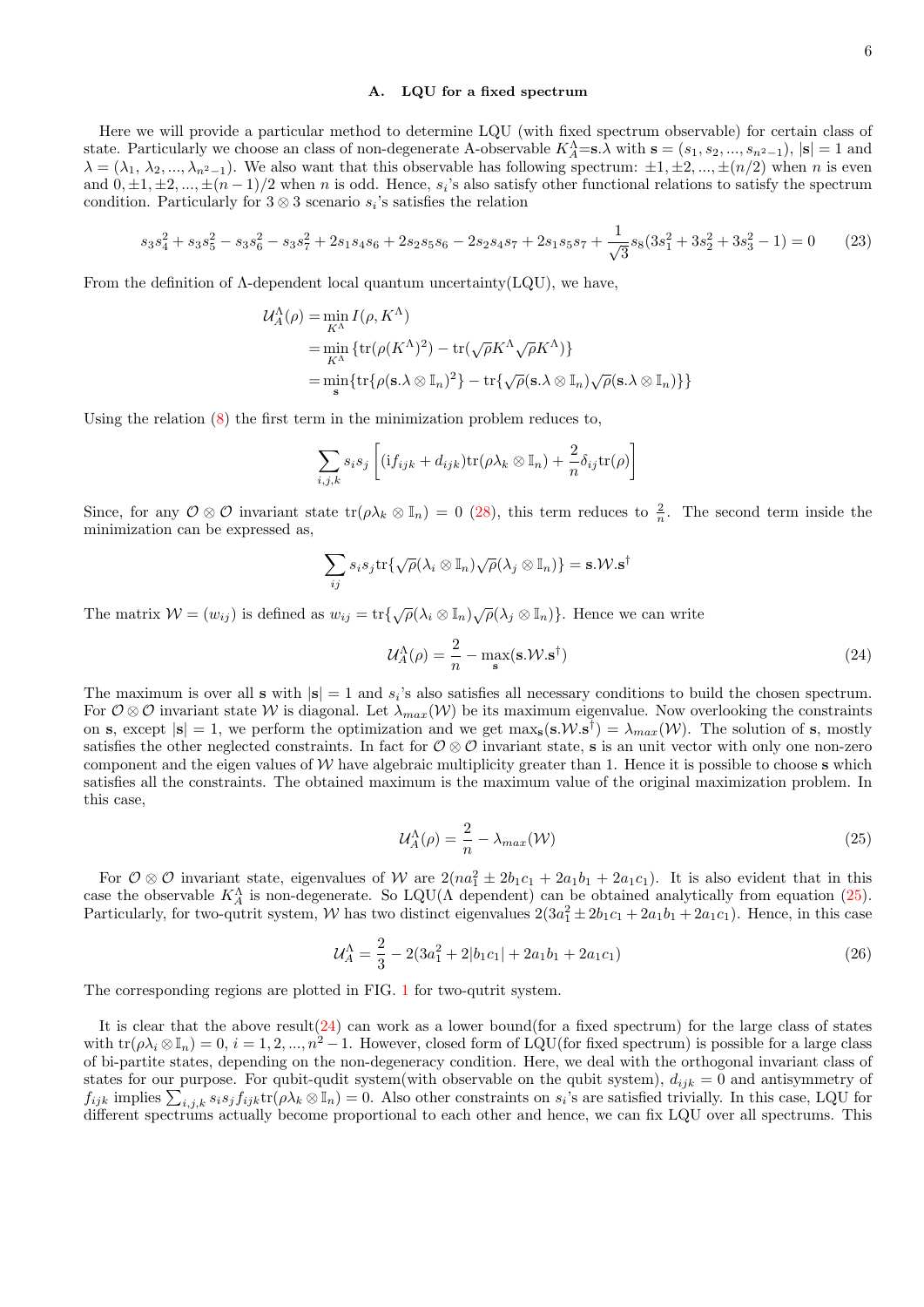recovers the result of [\[13\]](#page-12-10). However, such geometry is absent in higher dimension. For more general method we refer Appendix A in this paper.

For Werner  $(c = 0)$  and Isotropic  $(b = 0)$  class of states in two-qutrit system, the eigenvalues of W become all equal. Hence the explicit form of LQU are,

$$
\mathcal{U}_A^{\Lambda}(\rho^{wer}) = \frac{1}{3} \left( 1 - \sqrt{1 - 12b\sqrt{1 + 6b}} \right) - b
$$
  

$$
\mathcal{U}_A^{\Lambda}(\rho^{iso}) = \frac{4}{27} \left( 1 - \sqrt{1 - 3c\sqrt{1 + 24c}} \right) + \frac{14}{9}c
$$
 (27)

We have shown the nature of LQU for these two classes in FIG. [2](#page-6-1) and [3.](#page-7-1)



<span id="page-6-0"></span>FIG. 1: (Color online) Region plot in  $f\hat{f}$ -plane of the eigenvalue of W in two-qutrit orthogonal invariant class. Both the regions are enclosed by the constraints [\(20\)](#page-4-0). First figure shows the shaded region where  $b_1c_1 \geq 0$  and second one shows the shaded region where  $b_1c_1 < 0$ . Hence in the first region  $\mathcal{U}_A^{\Lambda} = \frac{2}{3} - 2(3a_1^2 + 2b_1c_1 + 2a_1b_1 + 2a_1c_1)$  and in the second  $\mathcal{U}_A^{\Lambda} = \frac{2}{3} - 2(3a_1^2 - 2b_1c_1 + 2a_1b_1 + 2a_1c_1)$ 



<span id="page-6-1"></span>FIG. 2: LQU for Werner class of states in two-qutrit system for suitable parameter range of b. The class is obtained by putting  $c = 0$  in [\(17\)](#page-4-1). The highest value of  $\mathcal{U}_{A}^{\Lambda}$  reaches 0.5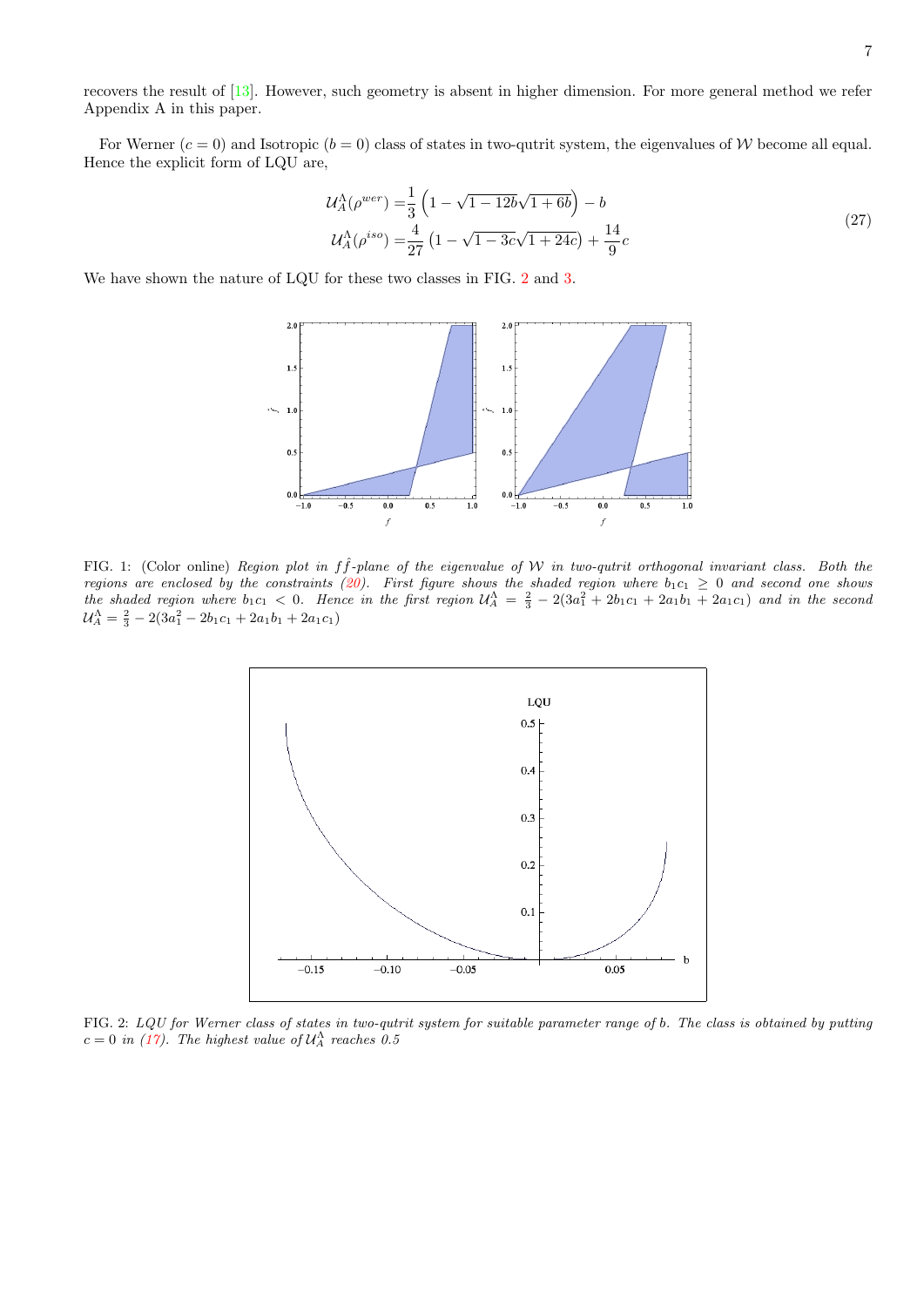

<span id="page-7-1"></span>FIG. 3: LQU for Isotropic class of states in two-qutrit system for suitable range of the parameter c. The class is obtained by putting  $b = 0$  in [\(17\)](#page-4-1). The highest value of  $\mathcal{U}_{A}^{\Lambda}$  reaches 0.66 in this case.

# VI. BOUNDS FOR DISCORD AND MIN FOR  $\mathcal{O}\otimes\mathcal{O}$  INVARIANT STATES

For the state  $\rho$  in [\(4\)](#page-1-1), we have the Bloch vector  $\mathbf{x} = (x_1, x_2, ..., x_n)^t$  with  $x_k = \frac{n}{2} \text{tr}(\rho \lambda_k \otimes \mathbb{I}_n)$  and correlation matrix  $T=(t_{kl})$  with  $t_{kl}=\frac{n^2}{4}$  $\frac{n^2}{4}$ tr( $\rho \lambda_k \otimes \lambda_l$ ),  $k, l = 1, 2, ..., n^2 - 1$ . For a general  $\mathcal{O} \otimes \mathcal{O}$  invariant state [\(17\)](#page-4-1) we have, (for details refer Appendix B)

$$
x_k = 0 \text{ for all } k = 1, 2, ..., n^2 - 1
$$
  

$$
t_{kk} = \frac{n^2}{4} \left[ 2b + c \sum_{i,j} (\lambda_k)_{ji}^2 \right]
$$
 (28)

<span id="page-7-0"></span>Now, we can evaluate the bounds for the geometric discord and measurement-induced nonlocality from the relations [\(13\)](#page-3-0), [\(14\)](#page-3-1) as,

$$
D_G(\rho) \ge \begin{cases} (n^2 - n)(b^2 + c^2), & \text{if } bc \ge 0\\ (n^2 - n)(b^2 + c^2) + 4(n - 1)bc, & \text{if } bc < 0 \end{cases}
$$
 (29)

and

$$
N(\rho) \le \begin{cases} (n^2 - n)(b^2 + c^2), & \text{if } bc < 0\\ (n^2 - n)(b^2 + c^2) + 4(n - 1)bc, & \text{if } bc \ge 0 \end{cases}
$$
 (30)

Since  $x = 0$ , the extra constraints [\(12\)](#page-2-3) is automatically satisfied. Hence, discord and MIN becomes minimum and maximum value of the same optimization problem. So,  $D_G(\rho) \leq N(\rho)$ . It follows,

$$
0 \le (n^2 - n)(b^2 + c^2) + 4(n - 1)bc \le D_G(\rho) \le N(\rho) \le (n^2 - n)(b^2 + c^2), \text{ if } bc \le 0
$$
  
0 \le (n^2 - n)(b^2 + c^2) \le D\_G(\rho) \le N(\rho) \le (n^2 - n)(b^2 + c^2) + 4(n - 1)bc, \text{ if } bc \ge 0 (31)

Thus, we obtain bounds for both geometric discord and MIN for  $\mathcal{O}\otimes\mathcal{O}$  invariant class of states. Clearly, the bounds saturate when at least one of b and c is zero. It is also interesting to note that whenever  $b \neq 0$  or  $c \neq 0$ the lower bounds are strictly positive. Hence, all  $\mathcal{O} \otimes \mathcal{O}$  invariant class of states possess quantum correlation. In terms of our new parametrization, we define the region  $R_1 = \{(f, \hat{f}) : (-1 + f(1+n) - \hat{f})(-1 - f + (1+n)\hat{f}) \ge 0)\},$  $R_2 = \{(f, \hat{f}) : (-1 + f(1+n) - \hat{f})(-1 - f + (1+n)\hat{f}) \le 0\}.$  Then the bound turns out to be

$$
g_1(f, \hat{f}) \le D_G(\rho) \le N(\rho) \le g_2(f, \hat{f}), \text{ if } (f, \hat{f}) \in R_1 \cap D
$$
  

$$
g_2(f, \hat{f}) \le D_G(\rho) \le N(\rho) \le g_1(f, \hat{f}), \text{ if } (f, \hat{f}) \in R_2 \cap D
$$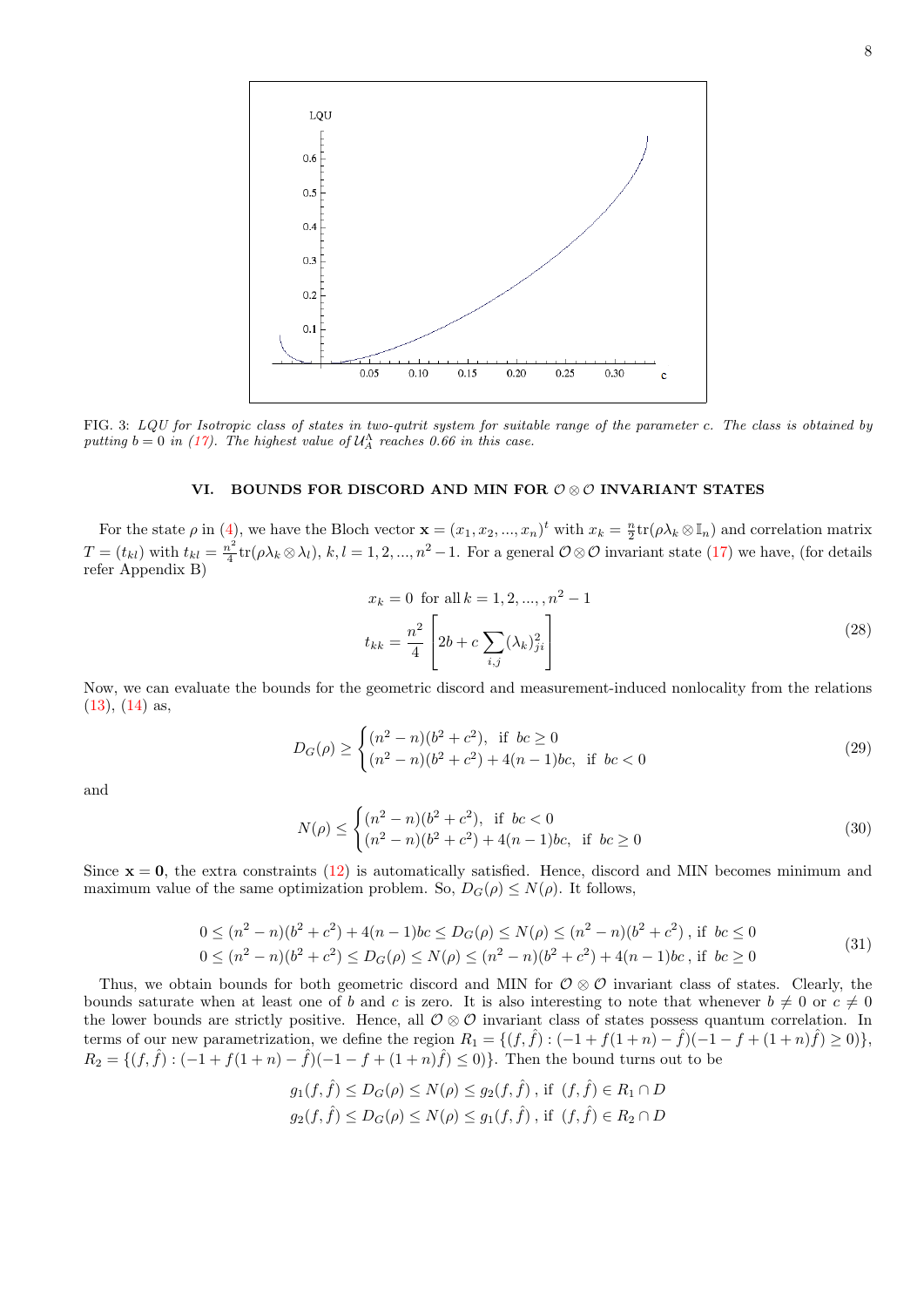where

$$
g_1(f, \hat{f}) := \frac{2 - 2n(\hat{f} + f) - 4(1 + n)f\hat{f} + (n^2 + 2n + 2)(f^2 + \hat{f}^2)}{n(n - 1)(n + 2)^2}
$$

$$
g_2(f, \hat{f}) := \frac{2 - 2(f - \hat{f})^2 - 2n(\hat{f} + f) + (f^2 + \hat{f})n^2}{n^2(n - 1)(n + 2)}
$$

### VII. DISCORD AND NEGATIVITY

Whenever,  $b = 0$  or  $c = 0$  the above  $\mathcal{O} \otimes \mathcal{O}$  invariant class of states reduces to Isotropic and Werner classes respectively. The bounds become equal for these cases. For Werner class  $D_G = \frac{(n-1)(1-n^2a)^2}{n}$  with  $0 \le a \le \frac{1}{n^2-1}$ and for Isotropic class  $D_G = \frac{(n-1)(1-n^2a)^2}{n}$  $\frac{(1-n^2a)^2}{n}, \frac{1}{n(n+1)} \le a \le \frac{1}{n(n-1)}$ . These results matches with the similar results in [\[11,](#page-12-7) [12\]](#page-12-8). Now, we choose a particular subclass of  $\mathcal{O}\otimes\mathcal{O}$  invariant states with  $a=\frac{1}{n^2}$ . This class does not belongs to any of the above two classes. For this class, the other two parameters b and c must satisfy the relations  $b + c = 0$  and other positivity constraints. Partial transposition w.r.t. any party of a  $\mathcal{O}\otimes\mathcal{O}$  invariant state results in interchange of b and c. So, for any state of  $\mathcal{O}\otimes\mathcal{O}$  class, positivity conditions do not guarantee the positivity conditions of the partial transposed state. For  $n = 3$ , whenever  $-\frac{1}{n^2} \le b \le -\frac{1}{n^2(n-1)}$  with  $b + c = 0$ , we get one negative eigenvalue of  $\rho^{T_A}$ .  $T_A$  denotes partial transposition w.r.t subsystem A. We have compared upper and lower bound of both usual normalized (normalization factor is  $\frac{n}{n-1}$ ) geometric discord, its scaled version and squared negativity for the above case when  $n = 3$  in Figs. [4](#page-9-0) a and b. It reveals  $D_G, D_T > N^2$  holds for this class.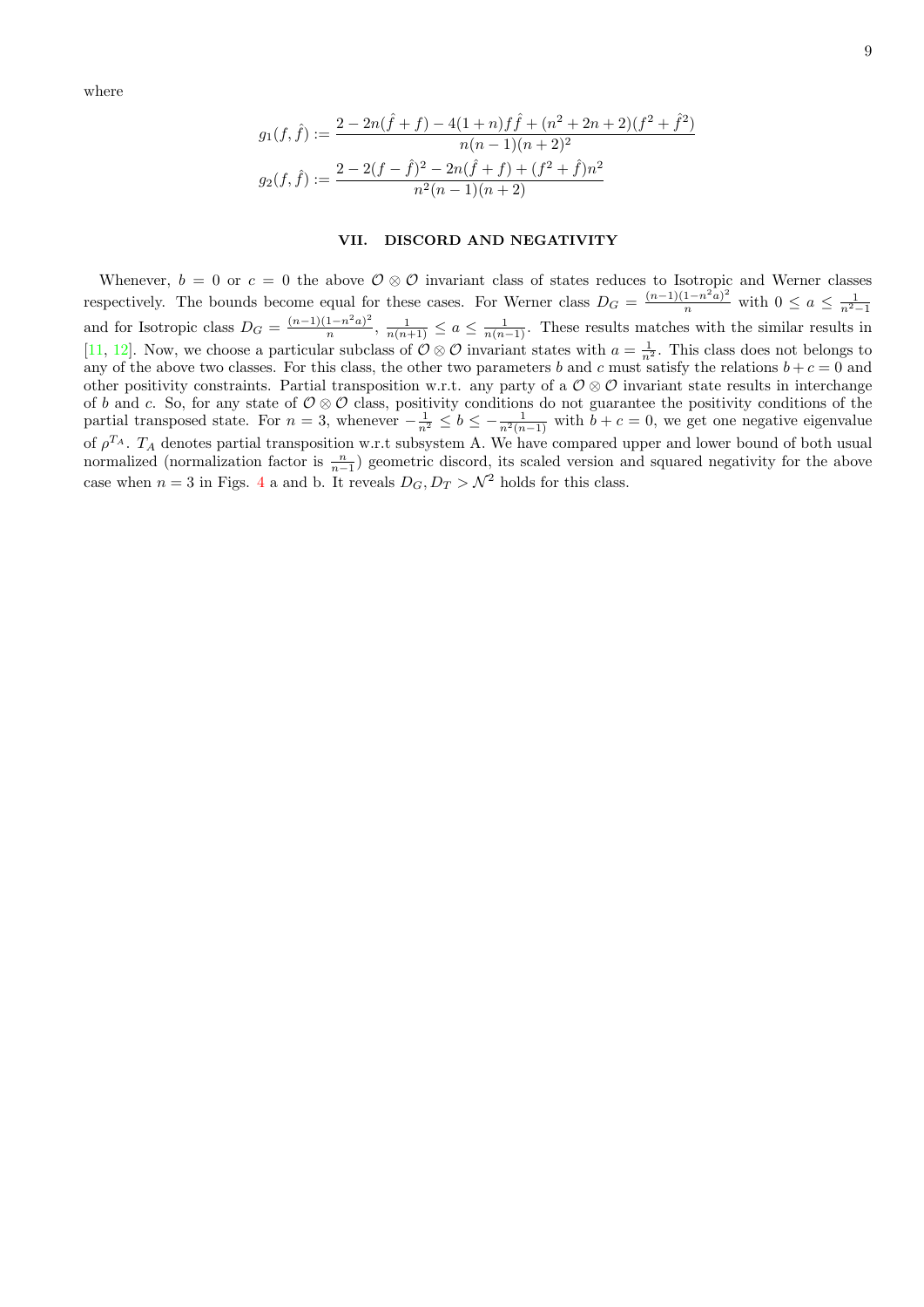

<span id="page-9-0"></span>FIG. 4: (Color Online)Comparison of upper and lower bound of Discord and Negativity for a subclass of  $\mathcal{O}\otimes\mathcal{O}$  invariant states with  $a = \frac{1}{n^2}$  for  $n = 3$ . We choose the range of b as  $-\frac{1}{n^2} \le b \le -\frac{1}{n^2(n-1)}$  and  $b + c = 0$ . Positivity constraints fix the range of b in  $[-\frac{1}{9}, \frac{1}{18}]$ . In this case the only negative eigenvalue of  $\rho^{T_A}$  is  $\frac{1}{n^2} + n b + c$ 

# VIII. CONCLUSION

We have derived bound of LQU and obtained its exact value for some interesting class of symmetric states. We have also got bounds of geometric discord and measurement-induced nonlocality for orthogonal invariant class of states. This result is then applied to check the explicit results of Werner and Isotropic class of states. Finally, we have considered an important subclass of orthogonal invariant class. This subclass is different from Werner or Isotropic class. We checked bounds of discord for this class and compared it with an entanglement monotone, i.e., squared negativity. We obtain the value of discord(geometric as well as scaled) for such class of states higher than the values of entanglement monotone.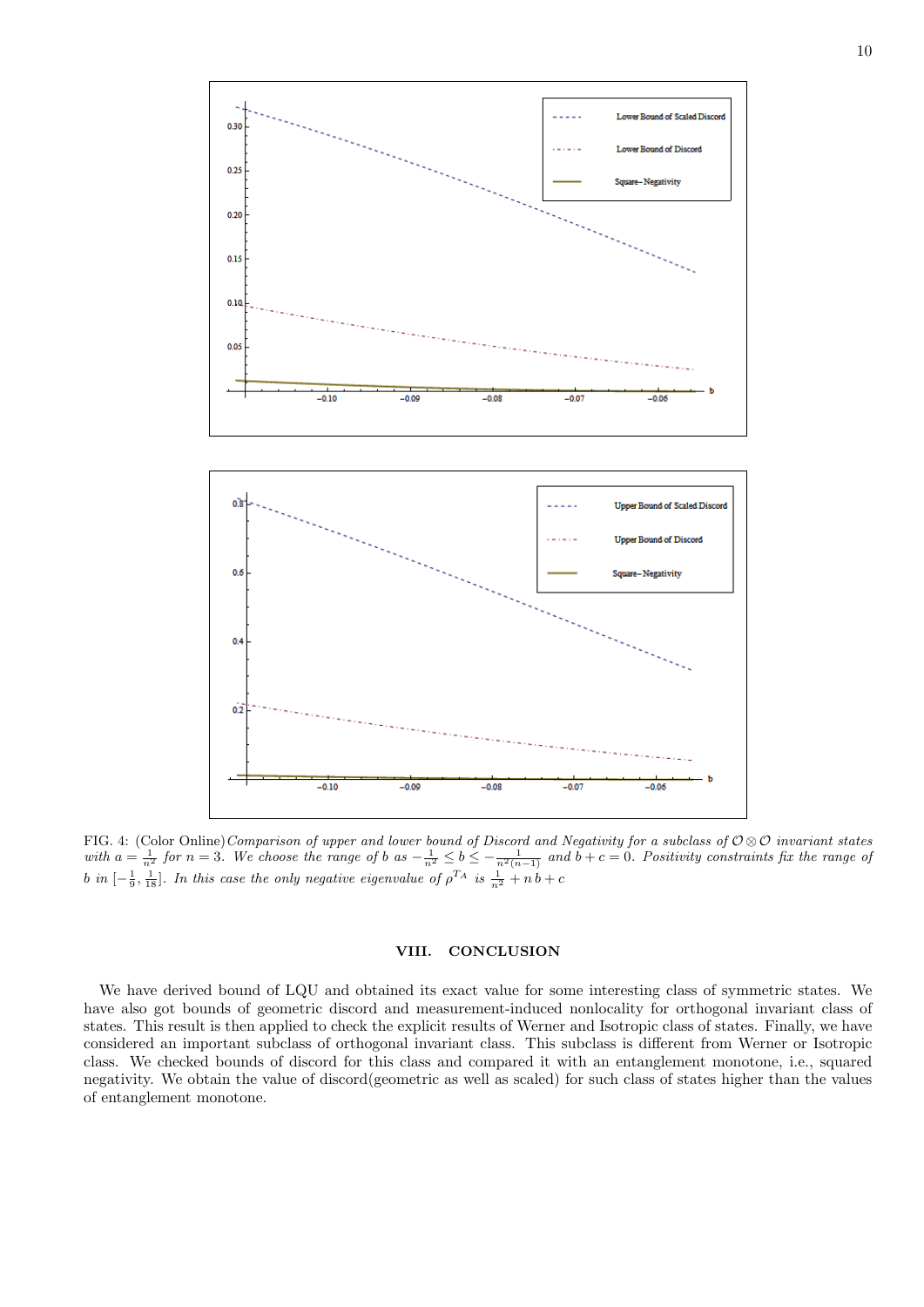Acknowledgement. The author A. Sen acknowledges the financial support from University Grants Commission, New Delhi, India.

## Appendix A: LQU-a general approach

We can consider  $d^2$  elements of  $SU(d)$  as

<span id="page-10-0"></span>
$$
u_{nm} := \sum_{j=0}^{d-1} \exp\left[\frac{2\pi i j n}{d}\right] |j\rangle\langle j \oplus m \mod d |; \ n, m = 0, ..., d-1 \tag{A1}
$$

Each  $u_{nm}$  (except  $u_{00}$ ) has trace zero and they all have eigenvalues in the form of d-th root of unity. Let us define a row vector  $\mathbf{s} := (s_0, s_1, s_2, ..., s_{d-1})$ . Now consider any general observable  $K = \mathbf{s} \cdot \mathbf{\Theta}$  where  $\mathbf{\Theta} = (\theta_0, \theta_1, ..., \theta_{d-1})$  and  $\theta_i$ 's are d diagonal matrices of order d with only single entry 1 at corresponding ii-th position.  $\theta_i$ 's can be obtained from linear combination of  $u_{n0}$ 's. For example, in 3 ⊗ 3 system we choose

$$
\theta_0 = \frac{1}{3} (u_{00} + u_{10} + u_{20})
$$
\n(A2)

$$
\theta_1 = \frac{1}{3} \left( u_{00} + \omega u_{10} + \omega^2 u_{20} \right) \tag{A3}
$$

$$
\theta_2 = \frac{1}{3} \left( u_{00} + \omega^2 u_{10} + \omega u_{20} \right) \tag{A4}
$$

In general,  $\theta_j$ 's  $(j = 0, 1, ..., d - 1)$  can be written as

$$
\theta_j = \frac{1}{d} \left( \sum_{k=0}^{d-1} \exp\left[\frac{2\pi i (d-kj)}{d}\right] u_{k0} \right) \tag{A5}
$$

Hence

$$
K = \mathbf{s}.\mathbf{\Theta}
$$
  
\n
$$
= \sum_{j=0}^{d-1} s_j \theta_j
$$
  
\n
$$
= \sum_{j=0}^{d-1} s_j \frac{1}{d} \sum_{k=0}^{d-1} \exp\left[\frac{2\pi i(d-jk)}{d}\right] u_{k0}
$$
  
\n
$$
= \sum_{k=0}^{d-1} \left(\frac{1}{d} \sum_{j=0}^{d-1} s_j \exp\left[\frac{2\pi i(d-jk)}{d}\right]\right) u_{k0}
$$
  
\n
$$
= \sum_{k=0}^{d-1} t_k u_{k0}
$$
 (A6)

where we define  $t_k = \left(\frac{1}{d} \sum_{j=0}^{d-1} s_j \exp\left[\frac{2\pi i (d-jk)}{d}\right]\right)$ . For any unitarily connected observable with same spectrum,

$$
VKV^{\dagger} = t_0 \mathbb{I} + \sum_{i=1}^{d-1} t_i \left( \sum_{j=0}^{d^2-1} \chi_j^i \tilde{\lambda}_j \right); \text{ where } V u_{i0} V^{\dagger} = \left( \sum_{j=0}^{d^2-1} \chi_j^i \tilde{\lambda}_j \right)
$$
 (A7)

<span id="page-10-1"></span>Now we define,  $\Lambda = (\tilde{\lambda}_0, \tilde{\lambda}_1, ..., \tilde{\lambda}_{d^2-1})$  with  $\tilde{\lambda}_0 = u_{00} = \mathbb{I}_d(d$ -th order unit matrix),  $\tilde{\lambda}_i$ 's are remaining  $d^2 - 1$  elements [\(A1\)](#page-10-0) of SU(d) and another  $d^2-1$  dimensional vector  $\mathbf{m} = (m_1, m_2, ..., m_{d^2-1})$ . In term of these quantities we can express [\(A7\)](#page-10-1) as

$$
VKV^{\dagger} = \mathbf{m}.\mathbf{\Lambda} + m_0 \mathbb{I}_d \text{ with } m_j = \sum_{i=1}^{d-1} t_i \chi_j^i, \ j = 1, 2, ..., d^2 - 1 \text{ and } m_0 = t_0 + \sum_{i=1}^{d-1} t_i \chi_0^i
$$
  
=  $\parallel \mathbf{m} \parallel \hat{\mathbf{m}}.\mathbf{\Lambda} + m_0 \mathbb{I}$  (A8)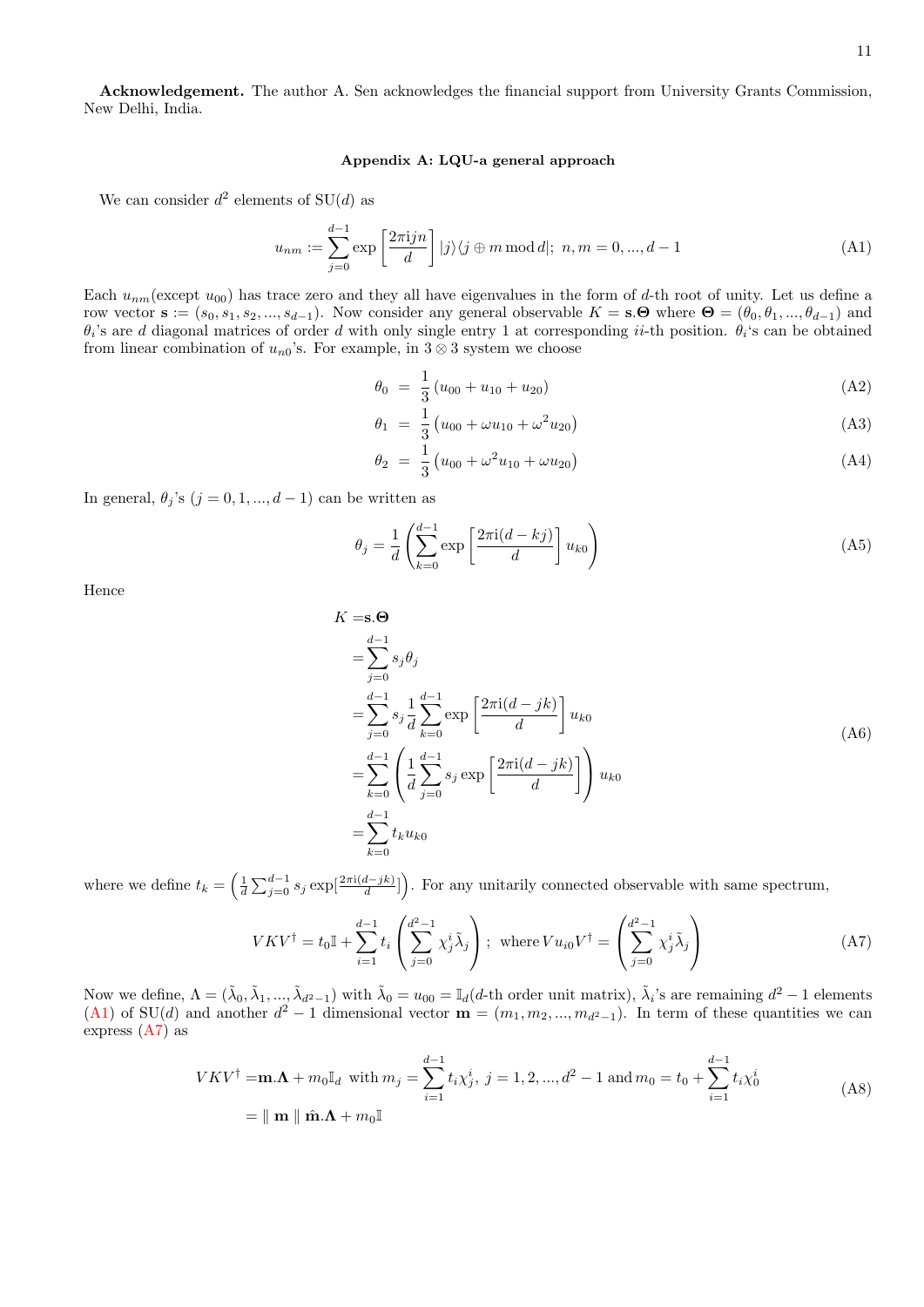In the last step we have decomposed the vector **m** into an unit vector  $\hat{\mathbf{m}}$  and modulus  $\|\mathbf{m}\|$ . Hence we can safely choose any observable(*maximally informative*) as  $\hat{\mathbf{m}}$ . A and perform the optimization over all unit vector  $\hat{\mathbf{m}}$ . The amount of LQU are proportional on all such orbits. In fact the optimization problem [\(2\)](#page-1-0) turns out to be

$$
\mathcal{U}_A^{\Lambda}(\rho) = \min_{\hat{m}_i, \sum \hat{m}_i^2 = 1} g(\hat{m}_i, f, \hat{f})
$$
\n(A9)

where g is a real valued function of the parameters  $\hat{m}_i$ ,  $f$ ,  $\hat{f}$ . In 3⊗3 scenario, for orthogonal invariant class, we obtain the real valued function  $g$  in the form,

$$
g(\hat{m}_i, f, \hat{f}) = 6(3a + b + c)(\hat{m}_1 \hat{m}_2 + \hat{m}_3 \hat{m}_6 + \omega \hat{m}_3 \hat{m}_7 + \omega^2 \hat{m}_4 \hat{m}_8) - 3(2b_1 c_1 (\hat{m}_1^2 + \hat{m}_2^2) + (6a_1^2 + 4a_1 b_1 + 4a_1 c_1)(\hat{m}_1 \hat{m}_2 + \hat{m}_3 \hat{m}_6 + \omega \hat{m}_5 \hat{m}_7 + \omega^2 \hat{m}_4 \hat{m}_8) + 4b_1 c_1 (\hat{m}_4 \hat{m}_7 + \hat{m}_5 \hat{m}_8 + \hat{m}_3 \hat{m}_6))
$$

the parameters  $a, b, c, a_1, b_1, c_1$  are related to  $f, \hat{f}$  by the relations [\(19\)](#page-4-2) and [\(22\)](#page-4-3). Indeed this function is real valued. Substituting all parameters in terms of  $f$  and  $\hat{f}$  justifies the claim.

# Appendix B: Bloch vector and correlation matrix elements for orthogonal invariant class

Elements of Bloch vector can be written as n

$$
x_k = \frac{n}{2} \text{tr}(\rho \lambda_k \otimes \mathbb{I}_n)
$$
  
= 
$$
\frac{n}{2} \left[ a \left( \text{tr} \lambda_k \right) (\text{tr} \mathbb{I}_n) + b \text{tr}(\sum_{i,j} |i\rangle \langle j| \lambda_k \otimes |j\rangle \langle i| \mathbb{I}_n) + c \text{tr}(\sum_{i,j} |i\rangle \langle j| \lambda_k \otimes |i\rangle \langle j| \mathbb{I}_n) \right]
$$
 (B1)

The first term is zero as the matrices  $\lambda_k$ 's are traceless and the the coefficient of b in second term becomes,

$$
\operatorname{tr}\left(\sum_{i,j}|i\rangle\langle j|\lambda_{k}\otimes|j\rangle\langle i|\mathbb{I}_{n}\right) = \sum_{i,j}\operatorname{tr}\left(|i\rangle\langle j|\lambda_{k}\rangle\operatorname{tr}(|j\rangle\langle i|\mathbb{I}_{n}\right)
$$

$$
= \sum_{i,j}\langle j|\lambda_{k}|i\rangle.\delta_{ij}
$$

$$
= \operatorname{tr}(\lambda_{k})
$$

$$
= 0
$$
(B2)

and similarly the coefficient of  $c$  in the third term becomes,

$$
\operatorname{tr}\left(\sum_{i,j}|i\rangle\langle j|\lambda_{k}\otimes|i\rangle\langle j|\mathbb{I}_{n}\right) = \sum_{i,j}\operatorname{tr}(|j\rangle\langle i|\lambda_{k})tr(|i\rangle\langle j|\mathbb{I}_{n})
$$
\n
$$
= \operatorname{tr}(\lambda_{k})
$$
\n
$$
= 0
$$
\n(B3)

Hence, we have,

$$
x_k = 0 \text{ for all } k = 1, 2, ..., n^2 - 1
$$
 (B4)

The correlation matrix elements,

$$
t_{kl} = \frac{n^2}{4} \text{tr}(\rho \lambda_k \otimes \lambda_l)
$$
  
\n
$$
= \frac{n^2}{4} \text{tr}\left[a \sum_{i,j} |i\rangle\langle i|\lambda_k \otimes |j\rangle\langle j|\lambda_l + b \sum_{i,j} |i\rangle\langle j|\lambda_k \otimes |j\rangle\langle i|\lambda_l + c \sum_{i,j} |i\rangle\langle j|\lambda_k \otimes |i\rangle\langle j|\lambda_l\right]
$$
  
\n
$$
= \frac{n^2}{4} \text{tr}\left[b \sum_{i,j} |i\rangle\langle j|\lambda_k \otimes |j\rangle\langle i|\lambda_l + c \sum_{i,j} |i\rangle\langle j|\lambda_k \otimes |i\rangle\langle j|\lambda_l\right]
$$
\n(B5)